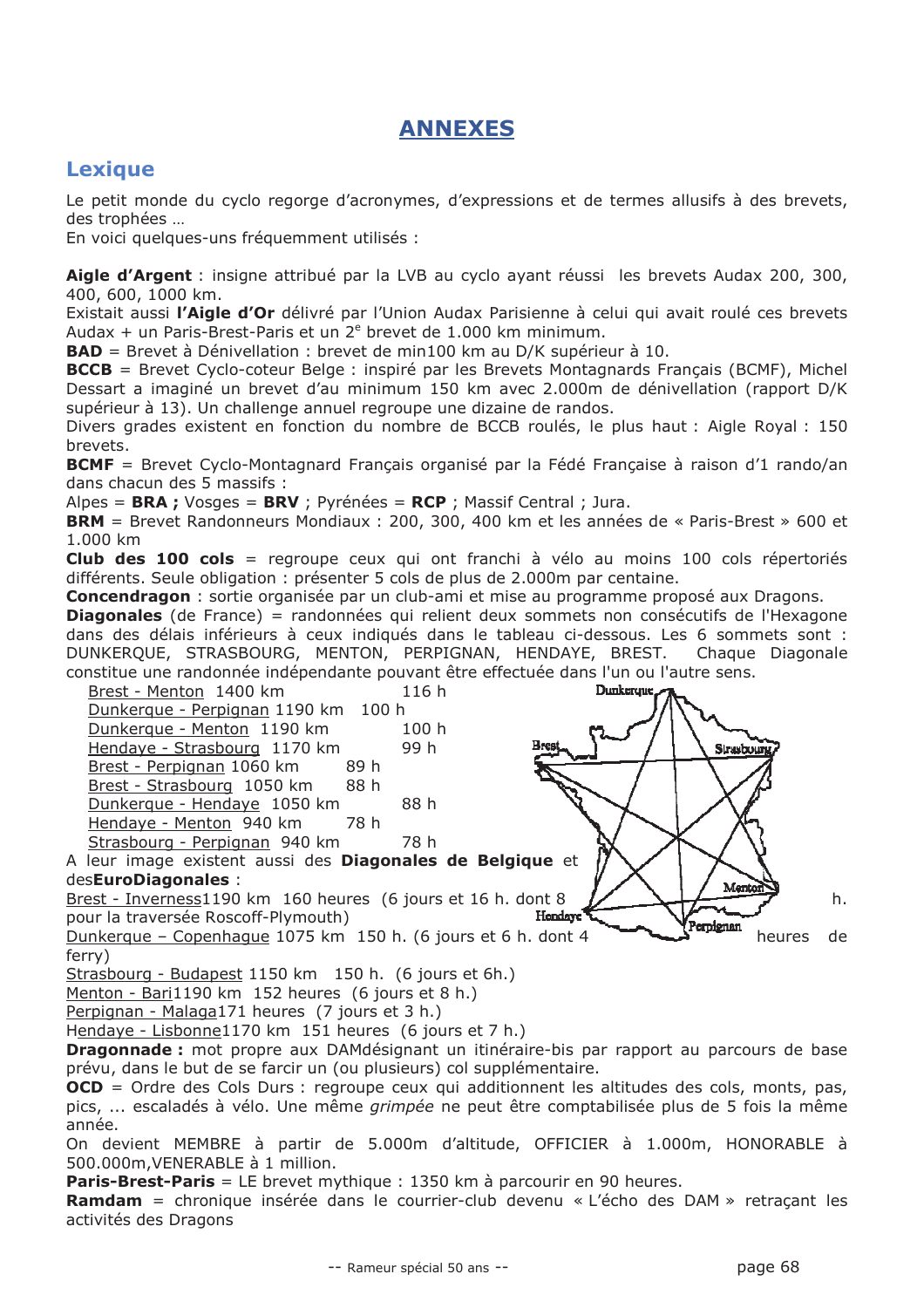## Palmarès des « Chevaliers de la Route »

## **Challenge Kilomètres**

| <b>Régularité/SPADAM</b> |  |
|--------------------------|--|
|--------------------------|--|

63

| 1981 Richard Delbruyère km<br>1982 Daniel Malengreaux<br>1983 Daniel Malengreaux | 9.071<br>10.850<br>9.857 | Paul Bertolutti<br>Daniel Malengr<br>Michel Fostier |
|----------------------------------------------------------------------------------|--------------------------|-----------------------------------------------------|
| 1984 Daniel Malengreaux<br>1985 Daniel Malengreaux                               | 10.006<br>8.724          | J. Dumont, R. I<br><b>Roland Defrise</b>            |
| 1986 Pascal Malice<br>Claudine Manca<br>1987 Pascal Malice                       | 6.660<br>770<br>6.430    | P. Malice, Gil D<br><b>Roland Defrise</b>           |
| 1988 Michel Laloux<br>Camilla Lebout                                             | 6.128<br>1.304           | <b>Roland Defrise</b>                               |
| 1989 Gaetan Desgain<br>Camilla Lebout                                            | 9.150<br>485             | <b>Pascal Malice</b>                                |
| 1990 René Courtois<br>Camilla Lebout                                             | 7.346<br>3.419           | Jacques Demou                                       |
| 1991 Patrick Honore<br>Nina Sacco                                                | 10.311<br>3.093          | Patrick Honore                                      |
| 1992 Patrick Honore<br>Claudine Manca                                            | 12.351<br>3.405          | Patrick Honore                                      |
| 1993 Patrick Honore<br>Gerda Buyens                                              | 15.152<br>5060           | Patrick Honore                                      |
| 1994 Patrick Honore<br>Gerda Buyens                                              | 12.212<br>6037           | Patrick Honore                                      |
| 1995 Jacky Lahaise<br>Gerda Buyens                                               | 15.450<br>8.051          | <b>Thierry Fedherl</b>                              |
| 1996 Jacky Lahaise<br>Gerda Buyens                                               | 16.165<br>7.504          | Philippe Choque                                     |
| 1997 Jacky Lahaise<br>Gerda Buyens                                               | 19.268<br>9.355          | Philippe Choque                                     |
| 1998 Jacky Lahaise<br>Gerda Buyens                                               | 21.008<br>8.309          | Philippe Choque                                     |
| 1999 Jacky Lahaise<br>Gerda Buyens                                               | 23.481<br>7.083          | Philippe Choque                                     |
| 2000 Jacky Lahaise<br>Gerda Buyens                                               | 24.135<br>8.258          | Philippe Choque                                     |
| 2001 Jacky Lahaise<br>Corinne Verckens                                           | 24.292<br>6.675          | <b>Roland Defrise</b>                               |
| 2002 Jacky Lahaise<br>Gerda Buyens                                               | 18.995<br>7.084          | Patrick Honoré                                      |
| 2003 Jacky Lahaise<br>Gerda Buyens                                               | 21.409<br>8.439          | <b>Roland Defrise</b>                               |
| 2004 Jacky Lahaise<br>Gerda Buyens                                               | 15.843<br>8.942          | Jacky Lahaise                                       |
| 2005 Jacky Lahaise<br>Gerda Buyens                                               | 17.113<br>7.704          | Jacky Lahaise                                       |
| 2006 Jacky Lahaise<br>Gerda Buyens                                               | 15.500<br>9.537          | <b>Roland Defrise</b>                               |
| 2007 Jacky Lahaise<br>Gerda Buyens                                               | 14.106<br>10.469         | Jacky Lahaise                                       |
| 2008 Jean Dauchot<br>Gerda Buyens                                                | 12.835<br>9.249          | <b>Roland Defrise</b>                               |
| 2009 Jacky Lahaise<br>Gerda Buyens                                               | 15.012<br>11.541         | <b>Roland Defrise</b>                               |
| 2010 Jacky Lahaise<br>Gerda Buyens                                               | 14.916<br>12.537         | Jacky Lahaise                                       |
| 2011 Jacky Lahaise<br>Gerda Buyens                                               | 15.362<br>14.538         | Jean Dauchot                                        |

| Daniel Malengreaux<br>66<br>Michel Fostier<br>33<br>J. Dumont, R. Defrise23<br>Roland Defrise<br>27<br>P. Malice, Gil Dufrane |     |
|-------------------------------------------------------------------------------------------------------------------------------|-----|
| <b>Roland Defrise</b><br><b>Roland Defrise</b>                                                                                | 27  |
| <b>Pascal Malice</b>                                                                                                          | 26  |
| Jacques Demoulin                                                                                                              | 43  |
| Patrick Honore                                                                                                                | 71  |
| Patrick Honore                                                                                                                | 83  |
| Patrick Honore                                                                                                                | 87  |
| Patrick Honore                                                                                                                | 75  |
| Thierry Fedherbe                                                                                                              | 81  |
| Philippe Choquet                                                                                                              | 82  |
| Philippe Choquet                                                                                                              | 102 |
| Philippe Choquet                                                                                                              | 103 |
| Philippe Choquet                                                                                                              | 101 |
| Philippe Choquet                                                                                                              | 101 |
| <b>Roland Defrise</b>                                                                                                         | 74  |
| Patrick Honoré                                                                                                                | 106 |
| <b>Roland Defrise</b>                                                                                                         | 116 |
| Jacky Lahaise                                                                                                                 | 118 |
| Jacky Lahaise                                                                                                                 | 113 |
| <b>Roland Defrise</b>                                                                                                         | 116 |
| Jacky Lahaise                                                                                                                 | 117 |
| <b>Roland Defrise</b>                                                                                                         | 116 |
| <b>Roland Defrise</b>                                                                                                         | 118 |
| Jacky Lahaise                                                                                                                 | 122 |
| Jean Dauchot                                                                                                                  | 138 |
|                                                                                                                               |     |

| <b>Progression / Dragon</b>           |
|---------------------------------------|
|                                       |
| Jules Dumont<br><b>Gilles Dufrane</b> |
| Dimitri Dumoulin                      |
| <b>Bruno Henaut</b>                   |
| René Courtois                         |
|                                       |
| Nina Sacco / Patrick Honoré           |
| Didier Defrise                        |
| Michel Marlier                        |
| Daniel Deghilage                      |
| Michel Bury/ Jacques Harvengt         |
| Phil. Choquet / Phil. Trauwaert       |
| Michel Cambier / Jacky Flament        |
| Patrick Godart / Albert Masson        |
| GiannyFacchin / Alph. Floren          |
| <b>Bernard Durieux</b>                |
| Michel Cerisier / J.C.Ghesquiere      |
| Philippe Mottoul                      |
| Michel Raulier                        |
| Marc Menu                             |
| Jean Dauchot                          |
| <b>Roland Defrise</b>                 |
| Pierre Courcelle                      |
| Jojo Brunet / Sebastien Filleul       |
| Béatr. Jeanson / Phil. Trauwaert      |
| Moniq. Deganck / Mich. Huart          |
|                                       |

Louise Hupez / Michel Raulier